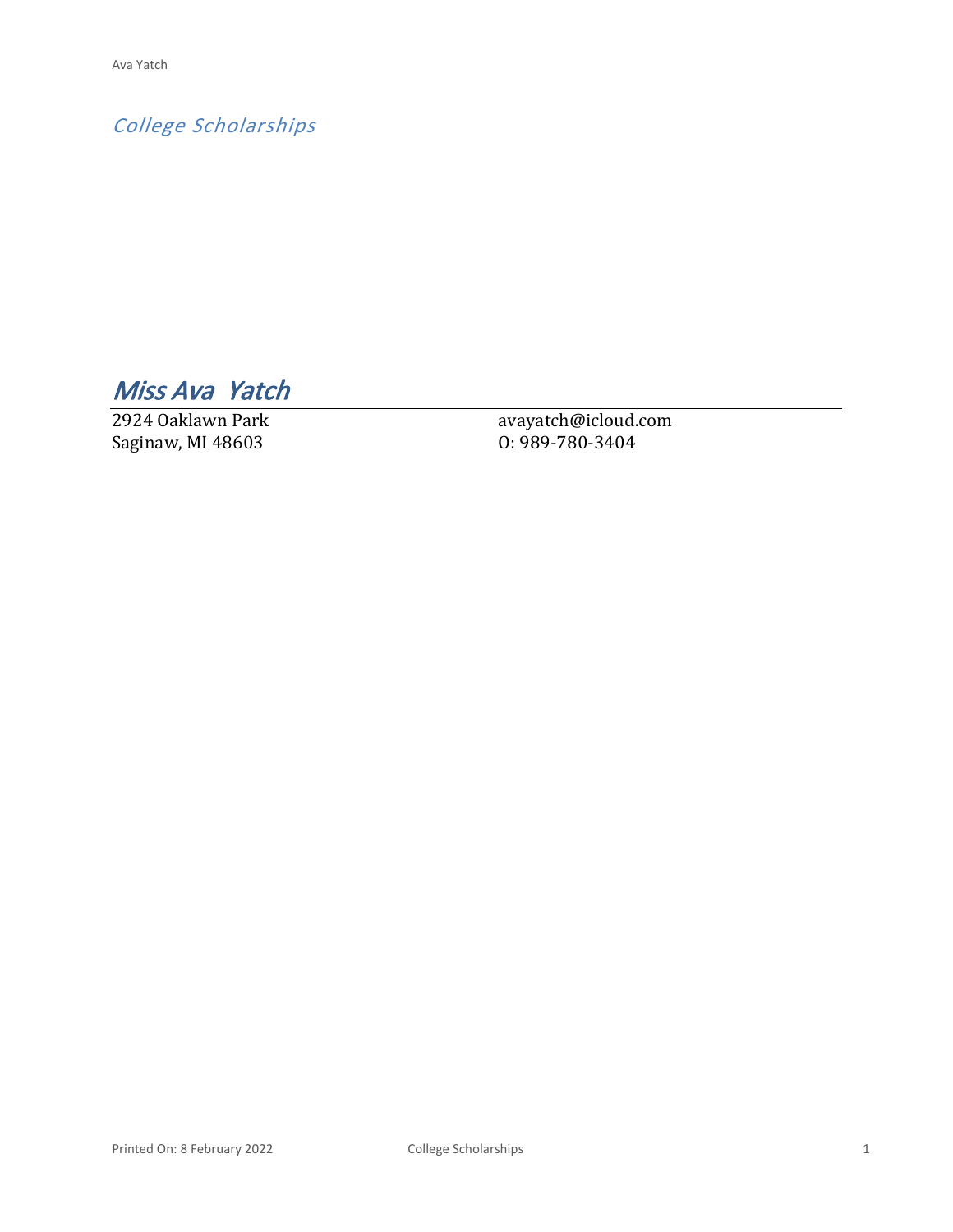# Application Form

# *Student's Information*

#### **Parish\***

St. Thomas Aquinas Parish, Saginaw

#### **Gender\***

Woman

#### **Age**

Are you between the ages of 16 and 30? Yes

### **Are you currently a graduating high school senior?\***

Yes

#### **Year of Graduation\***

Please type the full year i.e. 2021. 2022

#### **High School Attended\***

Scholarships are awarded to students who attended one of the following high schools. *If you did not attend one of these schools you will not be eligible for a scholarship from the Foundation.*

Nouvel Catholic Central

#### **County\***

Are you a resident of the Saginaw, Bay or Midland Counties?

Yes

#### **GPA\***

Please enter your cumulative GPA as of the last complete semester.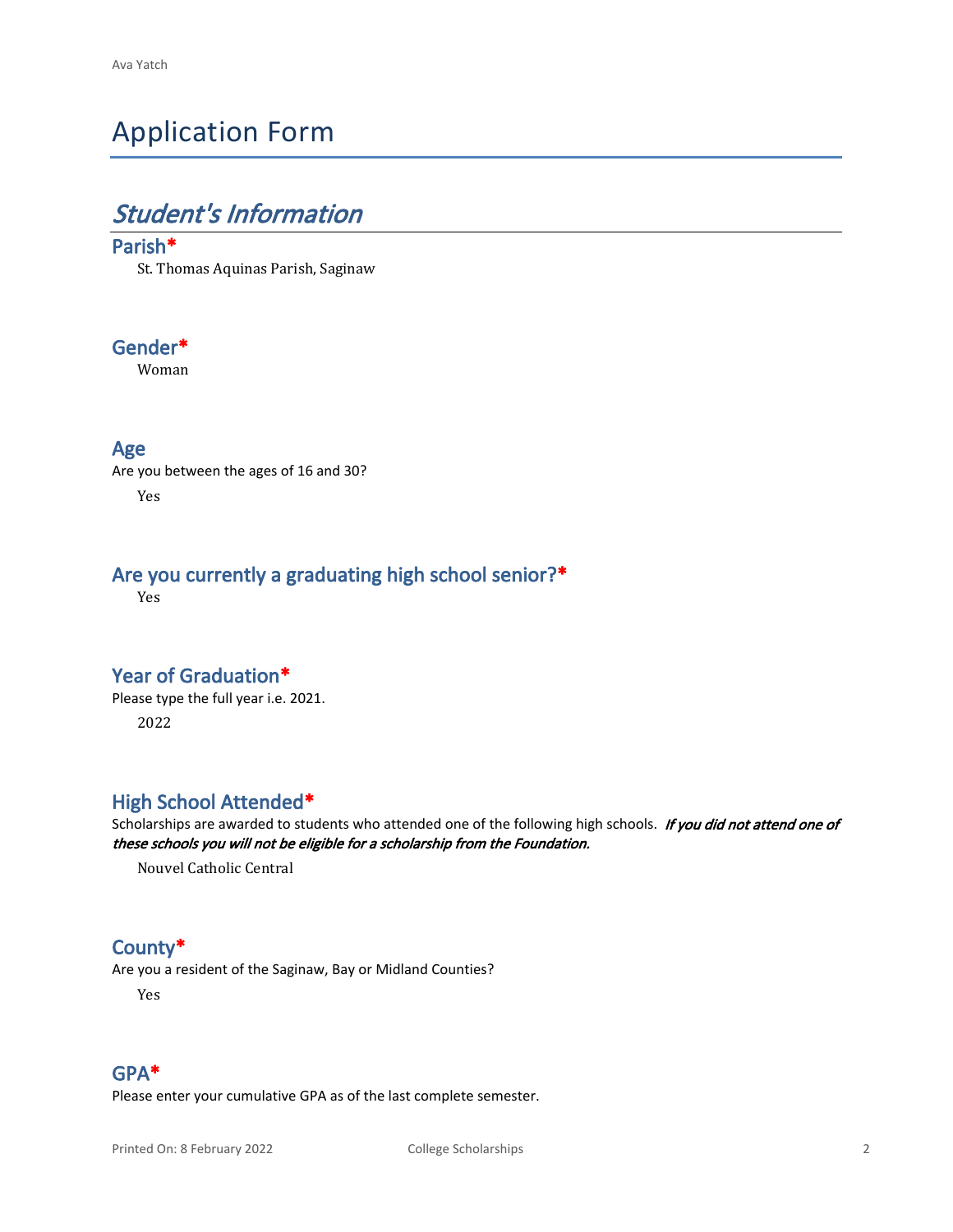4.01

#### **Would you like to be considered for financial need based scholarships?\*** Yes

#### **Unique Requirements\***

I attend a Catholic church weekly I attended Nouvel Elementary, formerly known as St. Thomas Aquinas Elementary

## *Nouvel High School*

**How many years did you attend Nouvel High School?\*** 4

#### **Nouvel Graduate**

Are you, or will you be a graduate of Nouvel Catholic Central High School?

Yes

### *Catholic High School Information*

**How many years did you attend a Catholic high school?\*** 4

## *3.0 GPA*

**Have you maintained a 3.0 cumulative GPA or greater during all four years of high school?\***

Yes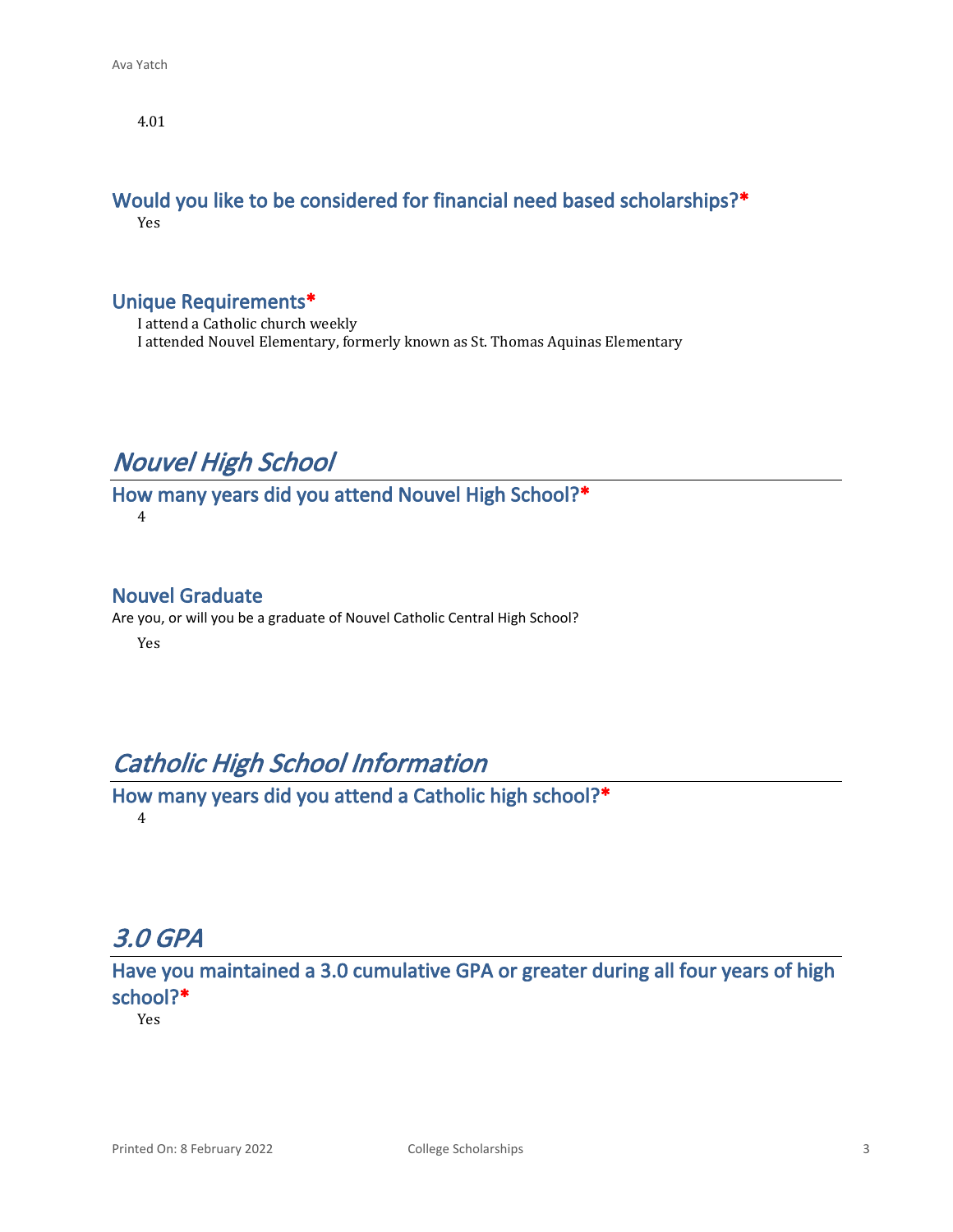# *Financial Need*

#### **Financial Need**

Financial need will be considered when choosing the recipient of the scholarship. You are welcome, but not required to, include any information that you feel would help the committee better understand your financial need.

#### *This could include the portion of your college costs covered by student loans.*

It is important to me to recieve finacial aid because I have a twin sister who will be going to college as well and paying for two college students at the same time could be challenging for my parents.

# *Extracurricular Activities*

## **Were you involved in any extracurricular activities?\***

Yes

# *Activities*

**Extracurricular Activities\*** Please select all that apply Sports

Other

## *Sports*

**Sports\*** Please select all that apply Volleyball Other



#### **What colleges, universities, or trade schools have you applied to?\***

Please list the applications you have submitted as well as any you still plan to submit. Also, please indicate any school that has already accepted you.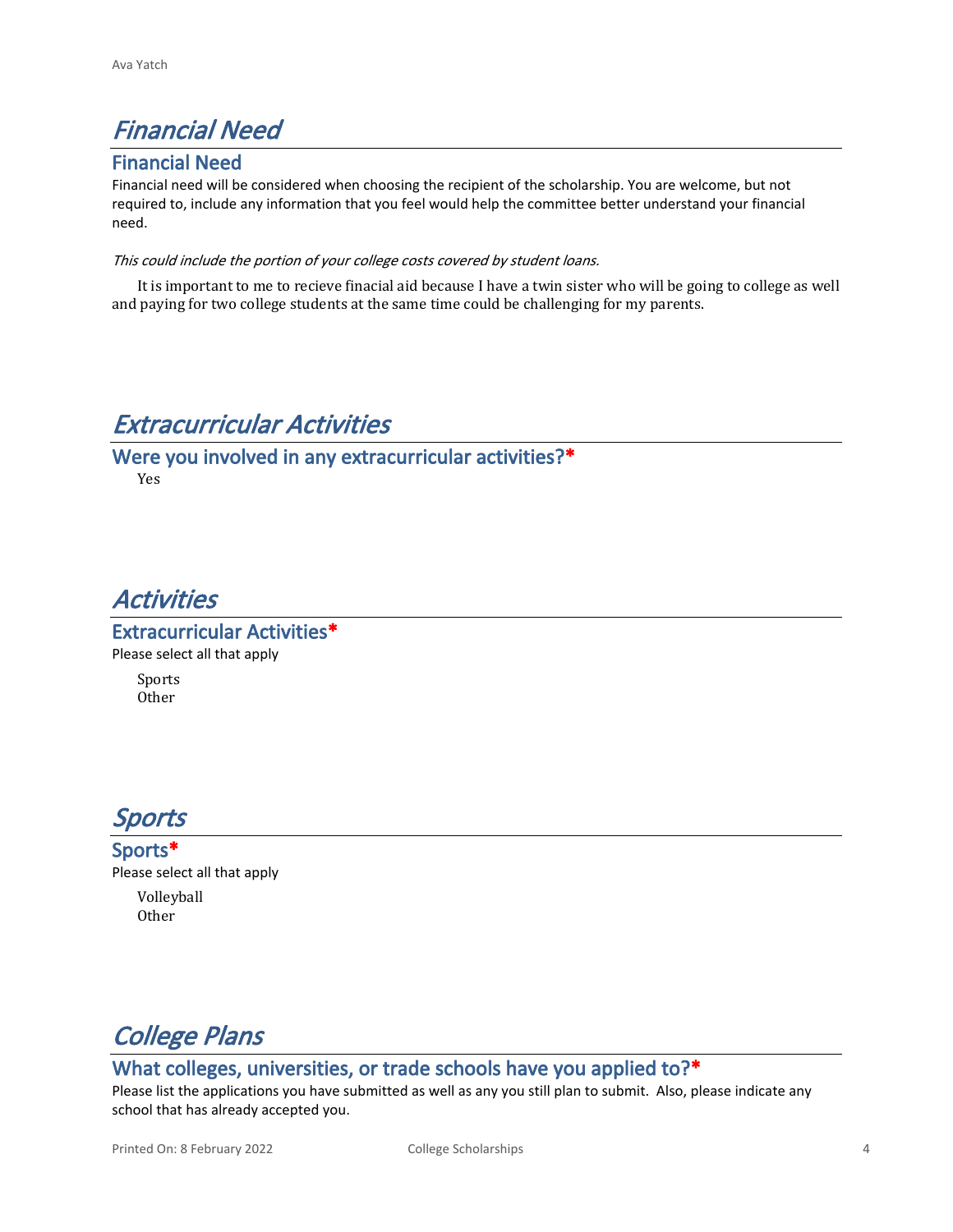Michigan State has already accepted me. I have also applied to the University of Michigan and the University of Miami.

### **Do you plan on enrolling in a Catholic College or University?\***

If at least one of the schools you are considering is a Catholic College or University, please select Yes.

No

### **Catholic College List\***

If you plan to attend a Catholic College, is it listed on the Cardinal Newman Society recommended colleges? If yes, please select which college(s) you plan to attend.

I do not plan to attend these colleges

#### **Intended Major\***

Other

**Intended Minor\***

Other

#### **Michigan University\***

Do you plan to attend a Michigan University or College?

Yes

#### **College Specific\***

Do you plan to attend Saginaw Valley State University? No

#### **Seminary**

Do you plan to attend a seminarian college?

No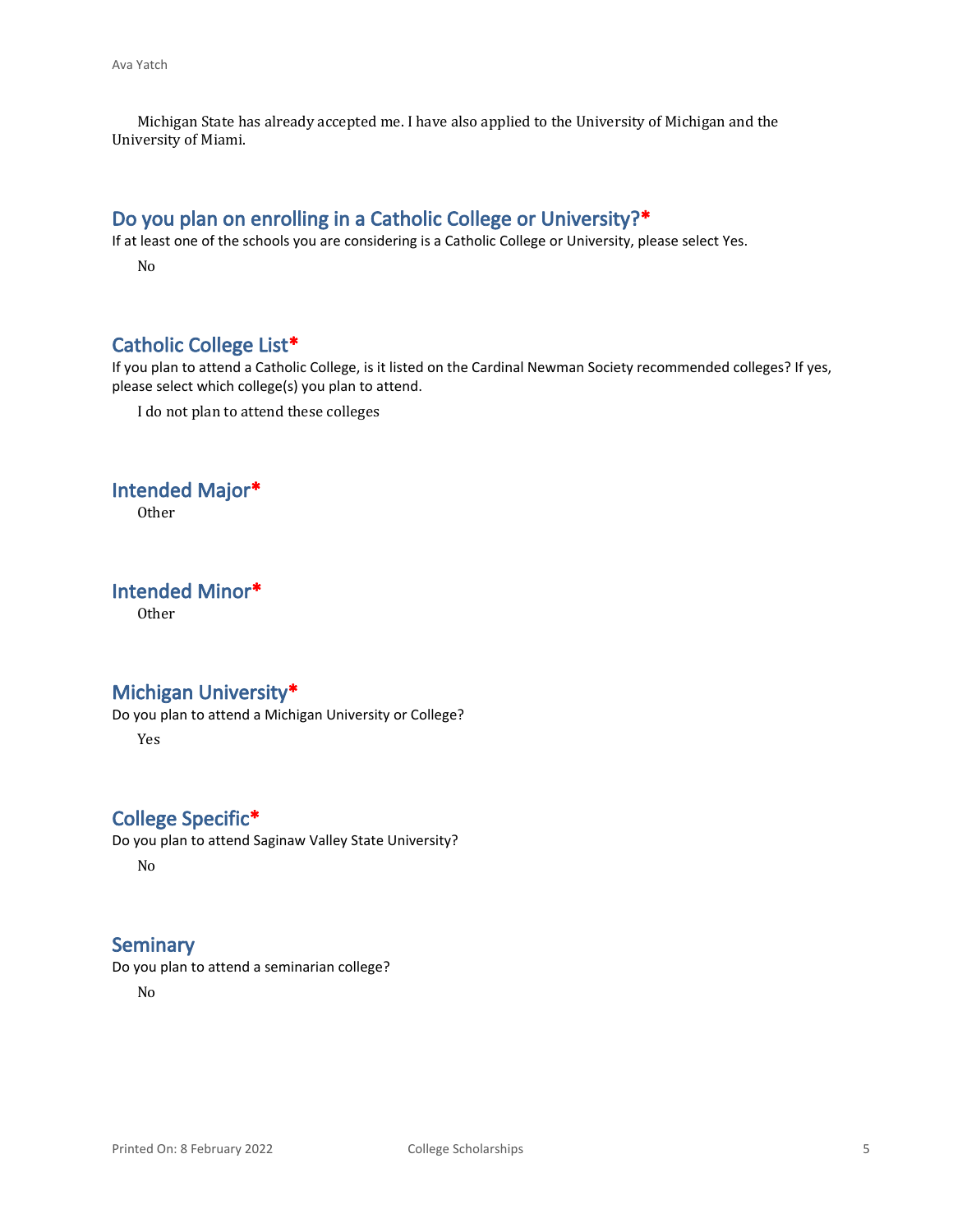# *Photo - this will be moved. it will be collected after scholarship decisions are made.*

**Photo\***

Please upload a photo of yourself.

AvA.pdf

#### **Photo Release\***

If selected as the scholarship recipient, I acknowledge and give permission for the Catholic Community Foundation of Mid-Michigan to use my name and/or image in media announcements related to this award.

I ackowledge this.

## *Acknowledgements*

#### **Access to Relevant Records\***

I acknowledge that by submitting this application, I allow the selection committee to access relevant records retained by any Catholic parish, Catholic school and/or public school in order to determine my eligibility for this scholarship. This may also include contacting appropriate parties to confirm information supplied by the candidate.

I acknowledge this.

# *General Letter of Recommendation*

#### **Email Address of the Person Providing the Recommendation\***

A letter of recommendation from a reference of your choice is required for this application. You will need the email address of each of your references.

\*\*For those who qualified for the Cesario Hernandez Memorial Scholarship, you will need *Two* letters of recommendation. One reference may be from a teacher and one reference must be from a community leader. A supplementary prompt will appear after you qualify.

\*\*For those who qualified for the Regina Graveline Family Advised Scholarship, you will need *Two* letters of recommendation from someone other than a relative who has experienced working with you through an activity, school, work, church or service project. A supplementary prompt will appear after you qualify.

Sample Email Request for Letters of Recommendation. Feel free to copy and paste this email template when requesting your letters of recommendation.

Dear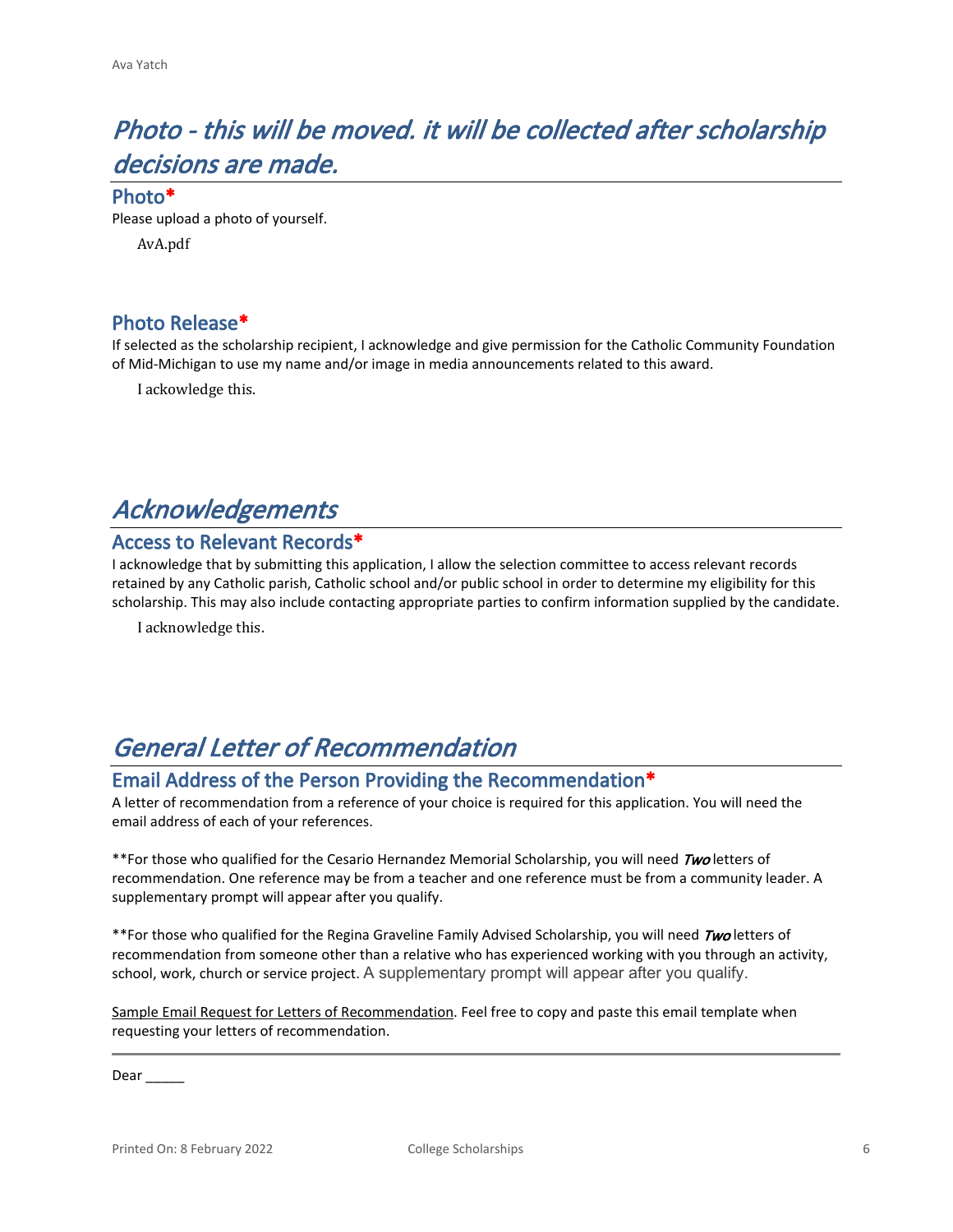I am applying for a scholarship from the Catholic Community Foundation of Mid-Michigan and am required to submit a letter of recommendation. I am writing to ask you to please submit a letter for me.

Please note that my application **will not be** considered for a scholarship without your submission. **The deadline for submitting applications is January 17th at 11:59 p.m.**

I really appreciate your assistance with my scholarship application! If you have any questions, please let me know or you can contact the Foundation's Communications Coordinator, Connor Rabine, at connor.rabine@ccfmm.org

Sincerely, YOUR NAME

Type an email address in the box below, then compose your email request.

madelman@nouvelcatholic.org

### **<sup>2</sup> Thank you or providing a letter of recommendation, please upload it in PDF format below.\***

avayatch.lttrofrec 2.1.pdf

# *Transcript Request*

#### **Transcript Request\***

Please email your high school Guidance Counselor to request an electronic upload of your high school transcript.

Sample Email Request for High School Transcript. Feel free to copy and paste this email template for your high school Guidance Counselor.

Dear

I am applying for a scholarship from the Catholic Community Foundation of Mid-Michigan Scholarship and am required to submit my high school transcript. I am writing to ask you to please upload and submit this for me.

#### **The deadline for submitting transcripts is Wednesday, June 15th, 2022 at 11:59 p.m.**

I really appreciate your assistance with my scholarship application! If you have any questions, please let me know, or you can contact the Foundation's Communications Coordinator, Connor Rabine, at connor.rabine@ccfmm.org.

Sincerely, YOUR NAME

Enter the email address of your High School Guidance Counselor in the space below and then compose your email.

kboros@nouvelcatholic.org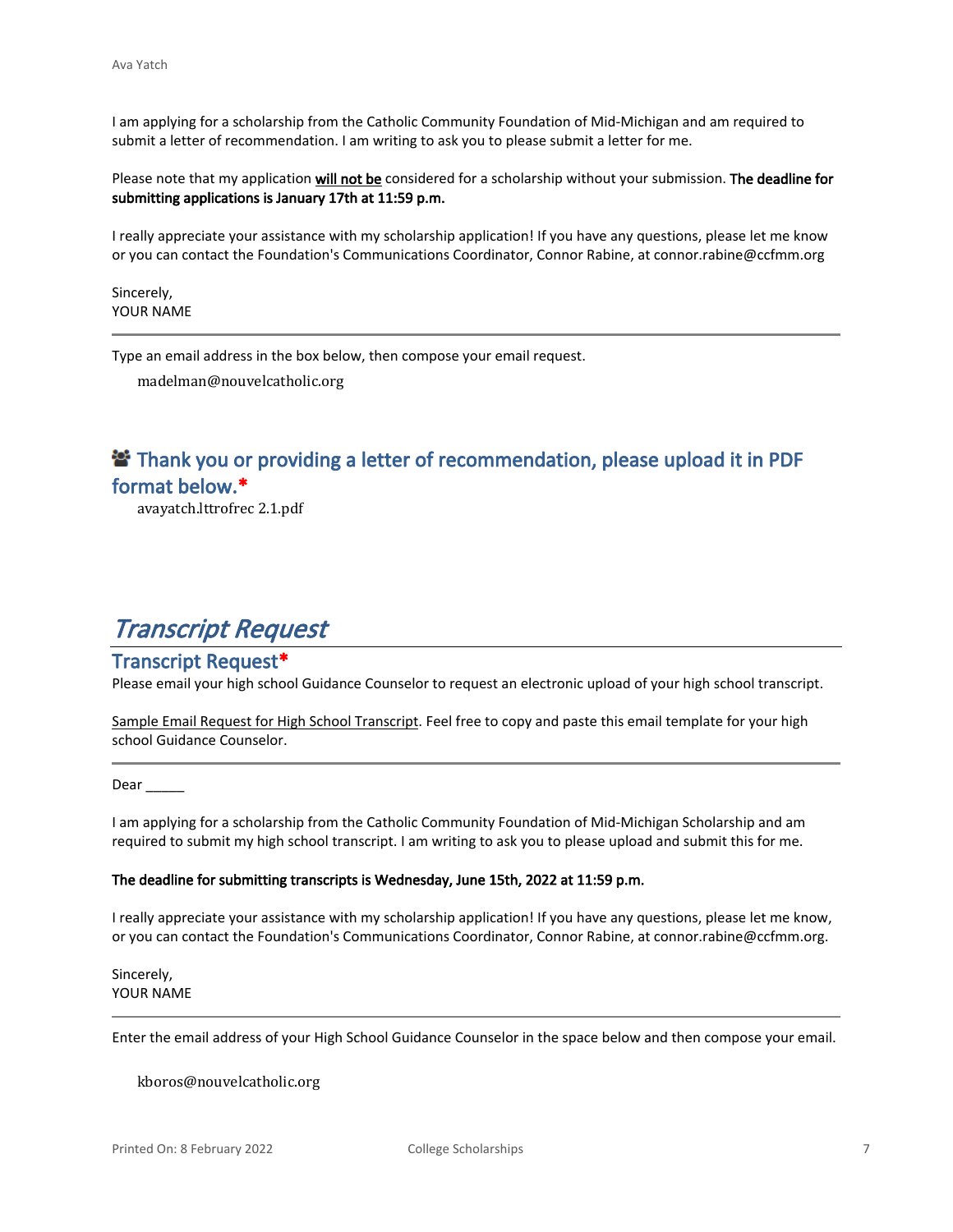### **Transcript\***

Please upload the applicant's official transcript below.

Ava transcript.pdf

### **<sup>2</sup>** ACT/SAT Scores<sup>\*</sup>

Please enter the applicant's ACT and SAT score below if applicable.

930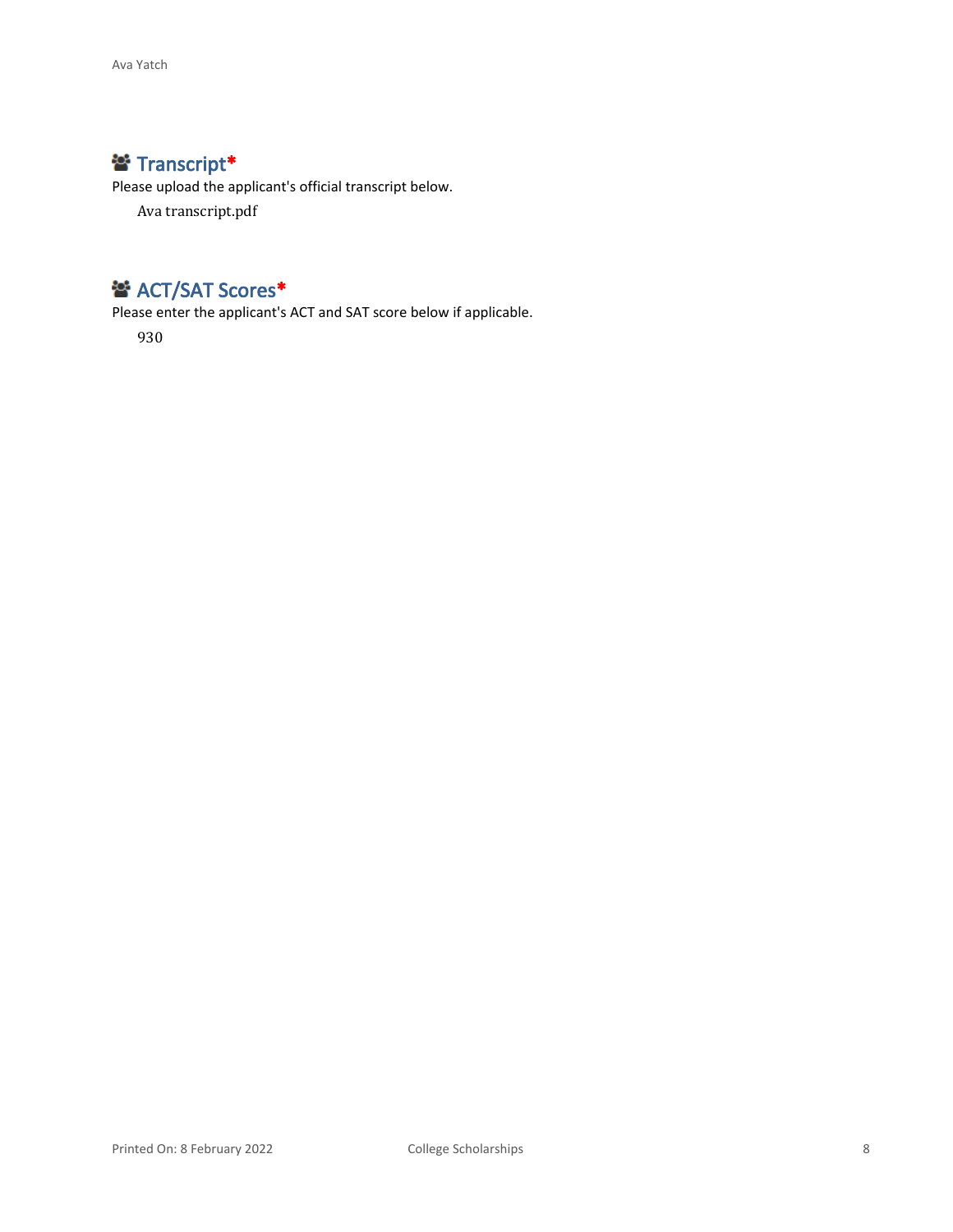# File Attachment Summary

# *Applicant File Uploads*

- avayatch.lttrofrec 2.1.pdf
- Ava transcript.pdf
- AvA.pdf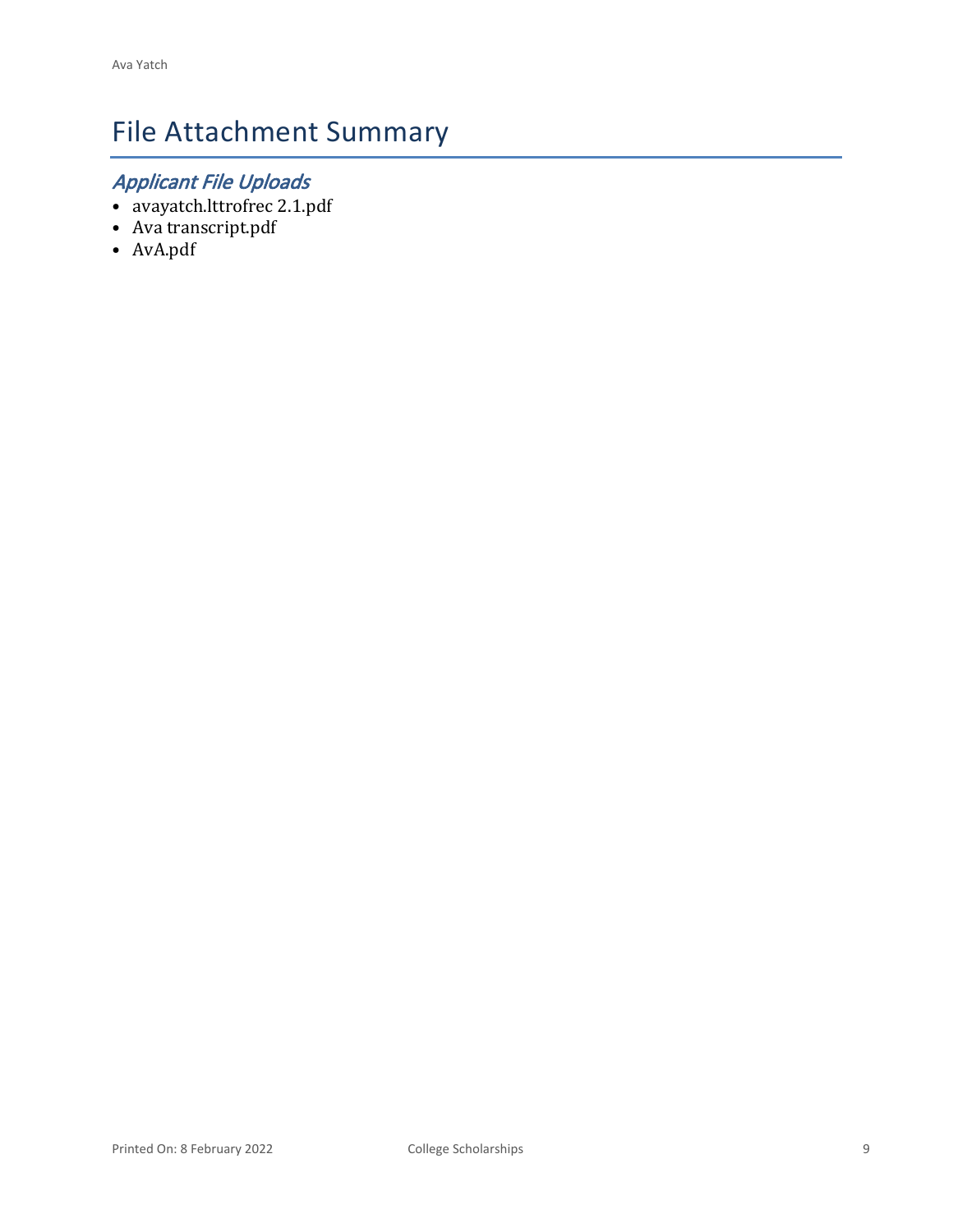Meredith L. Adelman 590 Stoneham Saginaw MI 48638 madelman@nouvelcatholic.org 989.252.5160

11 October 2021

To Whom it May Concern:

It is my pleasure to write this recommendation for Ava Yatch. I have known Ava for the last four years as a friend of my daughter's and as a student. I have had many opportunities to witness Ava taking on roles as volunteer, leader, and student.

While attending Nouvel, Ava has been an active member of the student body; I had Ava as a student for three of her four years at Nouvel and have watched grow as a leader and student. She is a member of NHS, an organization I advise, and is willing to step and get the job done, even when it isn't always hers to do. She is involved in multiple sports and is a leader on the court, encouraging her teammates to be better than they might think they are. She has a kind heart and volunteers within the community to help those in need. While Ava may not have been on things like student government, she is always willing to step up and help with whatever activity the school is working on. She works very hard at her academics, pushing herself to learn more. I will miss having her in class next year. Her work ethic is an example to others.

Ava works hard in her studies to be the best she can be. She makes an effort to be involved in things in the community. She truly embodies what we hope a Nouvel student goes out and becomes upon graduation - someone who is confident and willing to think outside the box, all while using her faith to guide her. I am confident that Ava will be better than most in whatever she chooses to pursue and leave her mark.That being said, I highly recommend Ava Yatch for whatever endeavor she is seeking.

Sincerely,

Meredith L. Adelman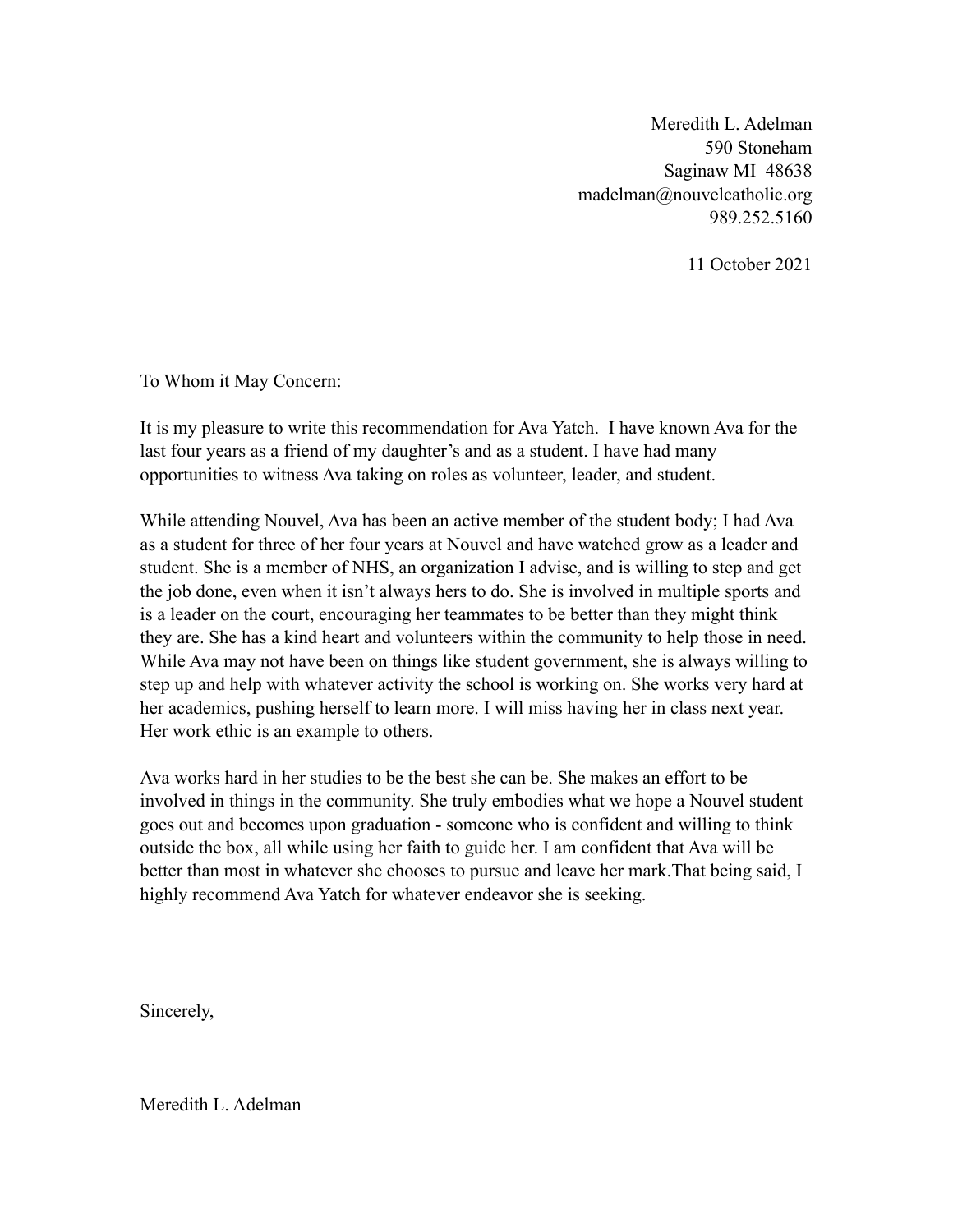**Name:** Ava Yatch

Gender: FEMALE

**Phone:** (989) 780-1772

### Date Printed: 01/04/2022 **Nouvel Catholic Central High School** Page 1 of 2 **2555 Wieneke Rd. Saginaw, MI 48603**

**(989) 791-4330**

**Graduation Year: 2022** 

**Graduation Date:**?

**Entered:** 08/27/2018

**Withdrew:** 

*We are Nouvel Catholic Central, called by Christ to learn, love and lead... courageously.*

| Grade 9                          |                          |                 |                          |       |                |  |
|----------------------------------|--------------------------|-----------------|--------------------------|-------|----------------|--|
| Course                           | Subject                  | To Be<br>Earned | Earned<br><b>Credits</b> | S1    | S <sub>2</sub> |  |
| <b>Jesus Christ in Scripture</b> | Theology                 |                 | 0.500                    | A     |                |  |
| Who Is Jesus Christ?             | Theology                 |                 | 0.500                    |       | A+             |  |
| CP English I                     | English                  |                 | 0.500                    | $A -$ |                |  |
| CP English I                     | English                  |                 | 0.500                    |       | A-             |  |
| <b>H</b> Geometry                | <b>Math</b>              |                 | 0.500                    | B     |                |  |
| <b>H</b> Geometry                | Math                     |                 | 0.500                    |       | С              |  |
| <b>H</b> Biology                 | <b>Science</b>           |                 | 0.500                    | $A -$ |                |  |
| H Biology                        | Science                  |                 | 0.500                    |       | Α              |  |
| Am. History & Geography          | Social<br><b>Studies</b> |                 | 0.500                    | $A -$ |                |  |
| Am. History & Geography          | Social<br><b>Studies</b> |                 | 0.500                    |       | A              |  |
| Spanish II                       | World<br>Language        |                 | 0.500                    | $A+$  |                |  |
| Spanish II                       | World<br>Language        |                 | 0.500                    |       | A              |  |
| <b>Art Fundamentals</b>          | <b>Fine Arts</b>         |                 | 0.500                    | A     |                |  |
| <b>Phys Ed Humanities</b>        | Phy Ed                   |                 | 0.500<br>7.000           |       | A+             |  |

#### **Grade 11**

| Course                                  | Subject                  | To Be<br>Earned | Earned<br><b>Credits</b> | S <sub>1</sub> | S <sub>2</sub> |
|-----------------------------------------|--------------------------|-----------------|--------------------------|----------------|----------------|
| Sacraments                              | Theology                 |                 | 0.500                    | $A+$           |                |
| Ecumenical/ Interfaith<br><b>Issues</b> | Theology                 |                 | 0.500                    |                | Α              |
| H English III                           | English                  |                 | 0.500                    | $\overline{A}$ |                |
| H English III                           | English                  |                 | 0.500                    |                | $A+$           |
| Algebra II                              | <b>Math</b>              |                 | 0.500                    | $B+$           |                |
| Algebra II                              | Math                     |                 | 0.500                    |                | $A -$          |
| H Anatomy & Physiology                  | <b>Science</b>           |                 | 0.500                    | $A+$           |                |
| H Anatomy & Physiology                  | Science                  |                 | 0.500                    |                | Α              |
| AP U.S. Government                      | Social<br><b>Studies</b> |                 | 0.500                    | A              |                |
| AP U.S. Government                      | Social<br><b>Studies</b> |                 | 0.500                    |                | А-             |
| <b>AP Microeconomics</b>                | Social<br><b>Studies</b> |                 | 0.500                    | $\mathsf{A}$   |                |
| AP Macroeconomics                       | Social<br><b>Studies</b> |                 | 0.500                    |                | Α              |
| <b>Public Relations</b>                 | <b>Business</b>          |                 | 0.500                    | $A+$           |                |
| On My Own                               | Elective                 |                 | 0.500<br>7.000           |                | $A+$           |

| Grade 10                                 |                          |                 |                          |                |                |
|------------------------------------------|--------------------------|-----------------|--------------------------|----------------|----------------|
| Course                                   | <b>Subject</b>           | To Be<br>Earned | Earned<br><b>Credits</b> | S <sub>1</sub> | S <sub>2</sub> |
| <b>Mission of Jesus Christ</b>           | Theology                 |                 | 0.500                    | A              |                |
| The Church                               | Theology                 |                 | 0.500                    |                | A              |
| H Eng II Am Lit                          | English                  |                 | 0.500                    | $B+$           |                |
| H Eng II Am Lit                          | English                  |                 | 0.500                    |                | A+             |
| H Algebra I                              | Math                     |                 | 0.500                    | $A -$          |                |
| H Algebra I                              | Math                     |                 | 0.500                    |                | A              |
| H Chem I                                 | <b>Science</b>           |                 | 0.500                    | $B -$          |                |
| H Chem I                                 | Science                  |                 | 0.500                    |                | А-             |
| <b>CP World History and</b><br>Geography | Social<br><b>Studies</b> |                 | 0.500                    | $\mathsf{A}$   |                |
| CP World History and<br>Geography        | Social<br><b>Studies</b> |                 | 0.500                    |                | A              |
| H Spanish III                            | World<br>Language        |                 | 0.500                    | $\mathsf{A}$   |                |
| H Spanish III                            | World<br>Language        |                 | 0.500                    |                | $A+$           |
| Speech                                   | Speech                   |                 | 0.500                    | $B+$           |                |
| <b>Health Education</b>                  | Health                   |                 | 0.500<br>7.000           |                | A              |

#### **Grade 12**

| Course                                       | <b>Subject</b>           | To Be<br>Earned | Earned<br><b>Credits</b> | S <sub>1</sub> | S <sub>2</sub> |
|----------------------------------------------|--------------------------|-----------------|--------------------------|----------------|----------------|
| Life In Christ                               | Theology                 | 0.500           |                          |                |                |
| Living the Call                              | Theology                 | 0.500           |                          |                |                |
| <b>AP English IV</b>                         | English                  | 0.500           |                          |                |                |
| AP English IV                                | English                  | 0.500           |                          |                |                |
| Trigonometry                                 | Math                     | 0.500           |                          |                |                |
| <b>Statistics</b>                            | Math                     | 0.500           |                          |                |                |
| <b>Current Events &amp; Supers I/II</b>      | Social<br><b>Studies</b> | 0.500           |                          |                |                |
| Sociology                                    | Social<br><b>Studies</b> | 0.500           |                          |                |                |
| <b>Historical Research &amp;</b><br>Analysis | Social<br><b>Studies</b> | 0.500           |                          |                |                |
| Art I                                        | Fine Arts                | 0.500           |                          |                |                |
| Art I                                        | <b>Fine Arts</b>         | 0.500           |                          |                |                |
| Marketing   PR                               | <b>Business</b>          | 0.500           |                          |                |                |
| Newspaper                                    | <b>Fine Arts</b>         | 0.500           |                          |                |                |
| Newspaper                                    | Fine Arts                | 0.500           |                          |                |                |
|                                              |                          | 7.000           |                          |                |                |

**Weighted Cumulative GPA:** 4.010

**Ranking & Total Students:** 26 of 58

**Unweighted Cumulative GPA: 3.790** 



**Credits Required for Graduation:**26.000

**Cumulative Earned Credits:**21.000 **Pending Credits:**7.000

**Address:** 2924 Oaklawn Park Saginaw, MI 48603 **DOB:** 11/14/2003 **UIC:**6636775801



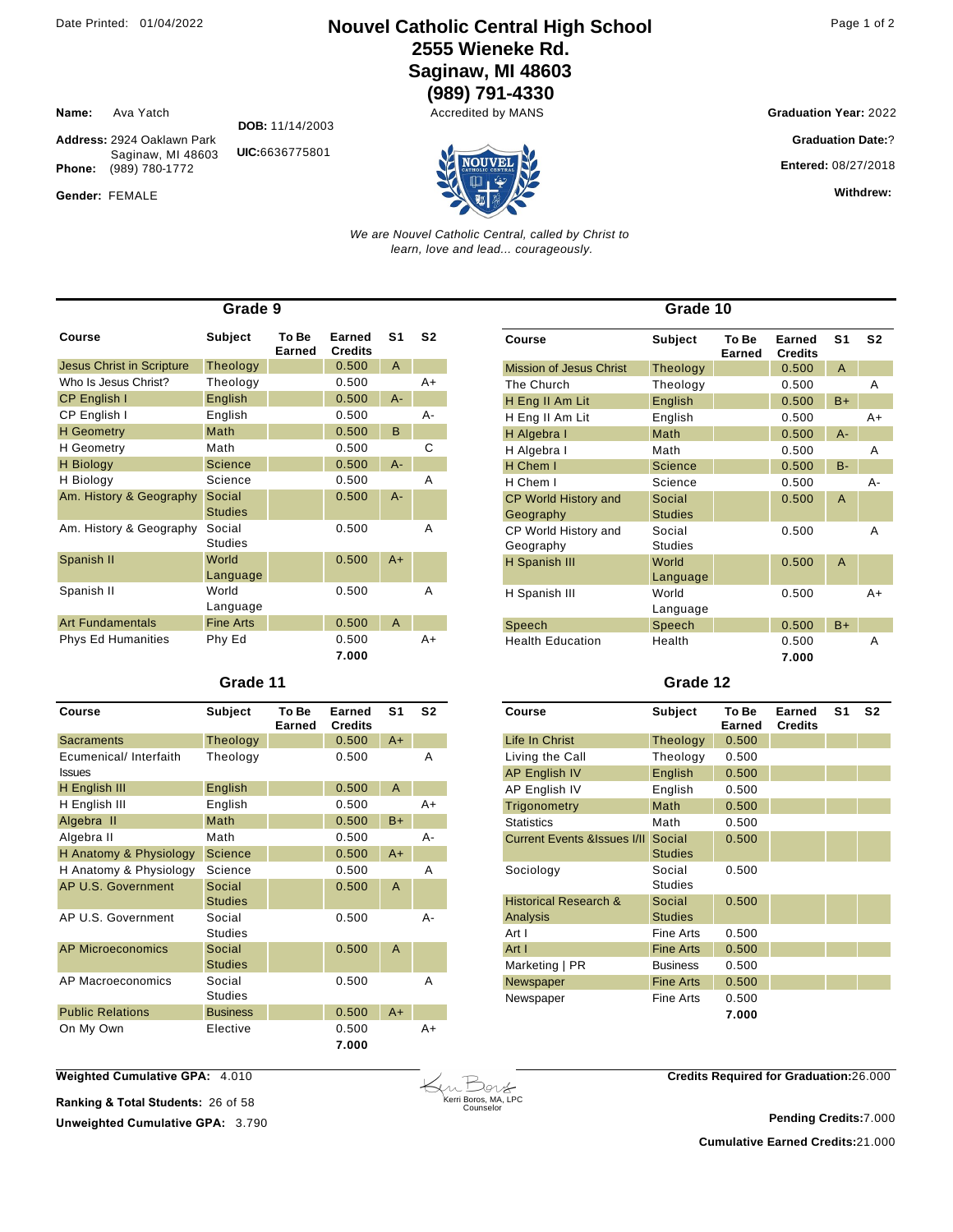#### 11/14/2003

### **Nouvel Catholic Central High School Test Score Data**

| Page 2 of 2 |  |  |  |
|-------------|--|--|--|
|-------------|--|--|--|

| Test         | <b>Description</b> |    | Gr Date Taken | <b>Section/Row</b><br>Section 1 | <b>Scores</b>        |
|--------------|--------------------|----|---------------|---------------------------------|----------------------|
| PSAT9        | <b>PSAT 8/9</b>    |    | 09 04/09/2019 | Total                           | 860                  |
|              |                    |    |               | R                               | 22                   |
|              |                    |    |               | SCI                             | 22                   |
|              |                    |    |               | EOI                             | 8                    |
|              |                    |    |               | <b>HOA</b>                      | $\overline{7}$       |
|              |                    |    |               | <b>Section 2</b>                | <b>Scores</b>        |
|              |                    |    | 09 04/09/2019 | <b>ERW</b>                      | 450                  |
|              |                    |    |               | <b>WL</b>                       | 23                   |
|              |                    |    |               | <b>HSS</b>                      | 22                   |
|              |                    |    |               | <b>SEC</b>                      | 10                   |
|              |                    |    |               | <b>PSD</b>                      | 8                    |
|              |                    |    |               | Section 3                       | <b>Scores</b>        |
|              |                    |    | 09 04/09/2019 | <b>MSS</b>                      | 410                  |
|              |                    |    |               | <b>MTS</b><br><b>WIC</b>        | 20.5<br>8            |
|              |                    |    |               | COE                             | 6                    |
|              |                    |    |               | <b>Scores</b>                   |                      |
| <b>PSATN</b> | PSAT <sub>11</sub> |    | 11 01/26/2021 | <b>Total Score</b>              | 990                  |
|              |                    |    |               | Reading/Writing                 | 490                  |
|              |                    |    |               | Math                            | 500                  |
|              |                    |    |               | Selection Index                 | 148                  |
|              |                    |    |               | <b>Section 1</b>                | <b>Scores</b>        |
| <b>SAT</b>   | <b>SAT</b>         |    | 11 04/13/2021 | Total                           | 930                  |
|              |                    |    |               | R                               | 23                   |
|              |                    |    |               | <b>HSS</b>                      | 24                   |
|              |                    |    |               | EOI                             | $\overline{7}$       |
|              |                    |    |               | HOA                             | 8                    |
|              |                    |    |               | <b>ESR</b>                      | 4                    |
|              |                    |    |               | Section 2                       | <b>Scores</b>        |
|              |                    | 11 | 04/13/2021    | <b>ERW</b>                      | 470                  |
|              |                    |    |               | <b>WL</b>                       | 24                   |
|              |                    |    |               | SCI                             | 23                   |
|              |                    |    |               | <b>SEC</b>                      | 8                    |
|              |                    |    |               | <b>PSD</b><br><b>ESA</b>        | 6                    |
|              |                    |    |               |                                 | 4                    |
|              |                    | 11 | 04/13/2021    | Section 3<br><b>MSS</b>         | <b>Scores</b><br>460 |
|              |                    |    |               | <b>MTS</b>                      | 23.0                 |
|              |                    |    |               | <b>WIC</b>                      | 9                    |
|              |                    |    |               | COE                             | 8                    |
|              |                    |    |               | <b>PAM</b>                      | 7                    |
|              |                    |    |               | <b>ESW</b>                      | 6                    |